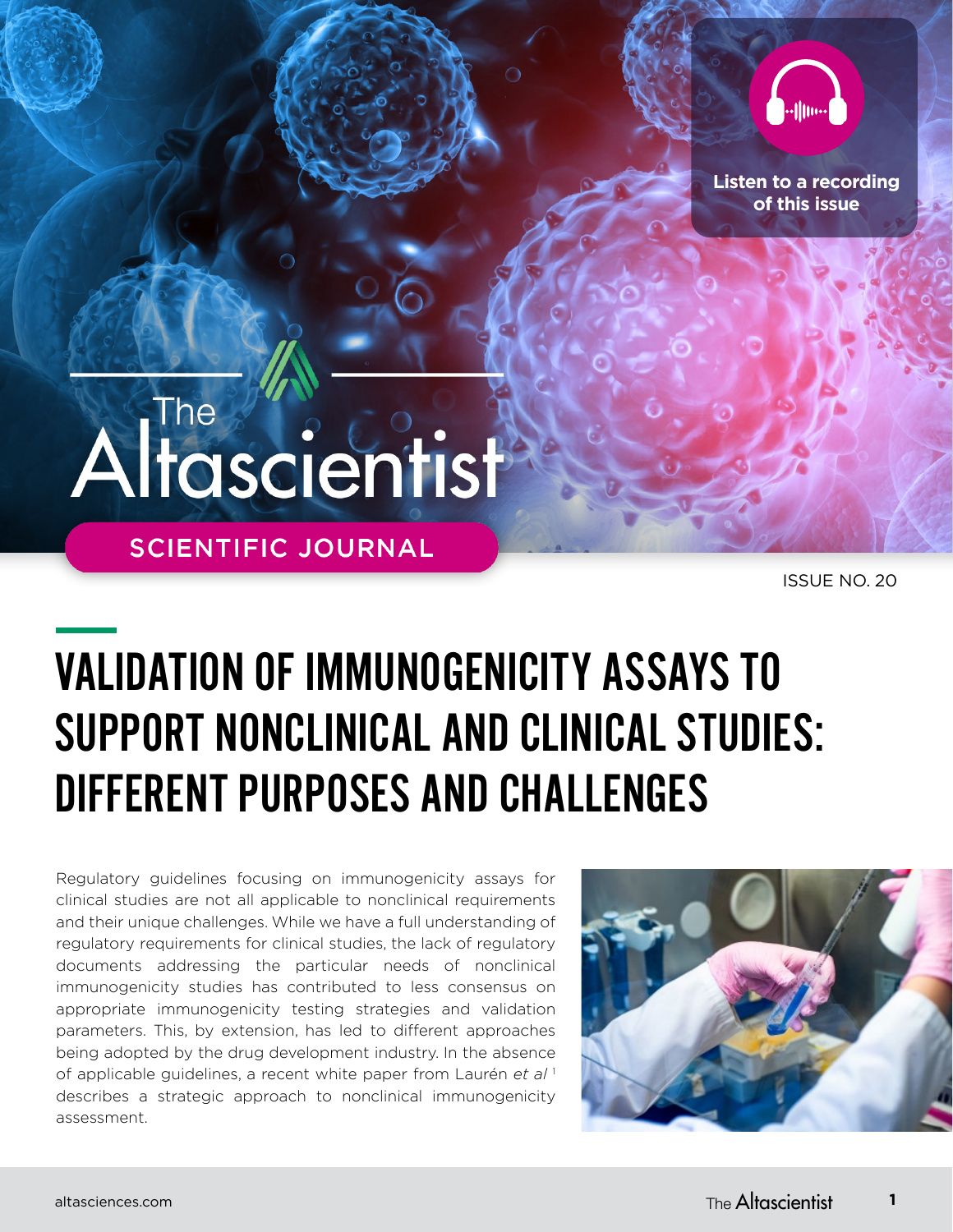## **CHALLENGES AND GOALS — OVERVIEW**

Nonclinical and clinical immunogenicity assessments each have their own challenges. For instance, achieving the appropriate level of drug tolerance in nonclinical studies may be difficult, and availability of critical reagents in early stages of nonclinical studies versus a long-term supply to support clinical phases of the drug development program may present a challenge.



The main goal of clinical immunogenicity assessment is to ensure patient safety, and provide the required information to support efficacy results by characterizing the immune response generated against the drug in terms of quality and quantity.

The purpose of nonclinical immunogenicity assessment of drugs destined for human use is primarily to support the understanding of toxicokinetic data. For example, we may assess the impact of administering high doses of the drug following single or multiple injections, as the impact of anti-drug antibodies (ADAs) can contribute to the planning of subsequent nonclinical toxicology studies, and ultimately clinical dosing decisions. In nonclinical studies, the drug may be foreign to the host as the biotherapeutics are developed to mimic human molecules, and they may be administered at much higher doses than will be given to humans. As a consequence, the immune response generated in nonclinical studies is often expected, and needs to be interpreted with caution.

In some cases, the polyclonal sera generated in rabbits as a positive control may be sufficient for nonclinical studies. However, the positive control may be changed to well-characterized monoclonal antibodies for the monitoring of assay performance to ensure the long-term supply for Phase II and III efficacy trials.

Sensitivity of the ADA method is sometimes an issue in clinical studies, especially when working with complex matrices such as those from oncology disease-type populations. Clinical studies also require additional levels of characterization of the immune responses, and the development of cell-based neutralizing antibody assays and domain binding specificity determinations, both of which can be complex and challenging, may be necessary.

This review highlights Altasciences' approach and experience in validating immunogenicity assays for nonclinical and clinical studies, and shares some of our approaches for each.

## **VALIDATION OF IMMUNOGENICITY ASSAYS FOR NONCLINICAL STUDIES**

Altasciences offers nonclinical immunogenicity method qualification or validation based on the latest industry recommendations<sup>2,3,4, 5</sup> as well as study-specific requirements. The choice between method qualification versus validation is mostly related to the stage of drug development, and whether the study is GLP or non-GLP. ADA method qualification will include basic parameters of nonclinical validation in smaller numbers of replicates and lots used for cut-point analysis.

Validation of a nonclinical immunogenicity assay at Altasciences is comprised minimally of the screening assay, with the option to include either the titration and/or the confirmation assay, depending on project needs. The validation is tailored to support the needs of a nonclinical study. Therefore, drug tolerance, cut-point analysis, sensitivity, precision, robustness, and stability are evaluated to detect immune responses that impact drug exposure and the interpretation of toxicology results. Fewer individual lots and a reduced number of data points are used to establish cut-points relative to clinical immunogenicity assessments, and assay parameters such as sensitivity and precision are evaluated using a reduced number of runs and requirements.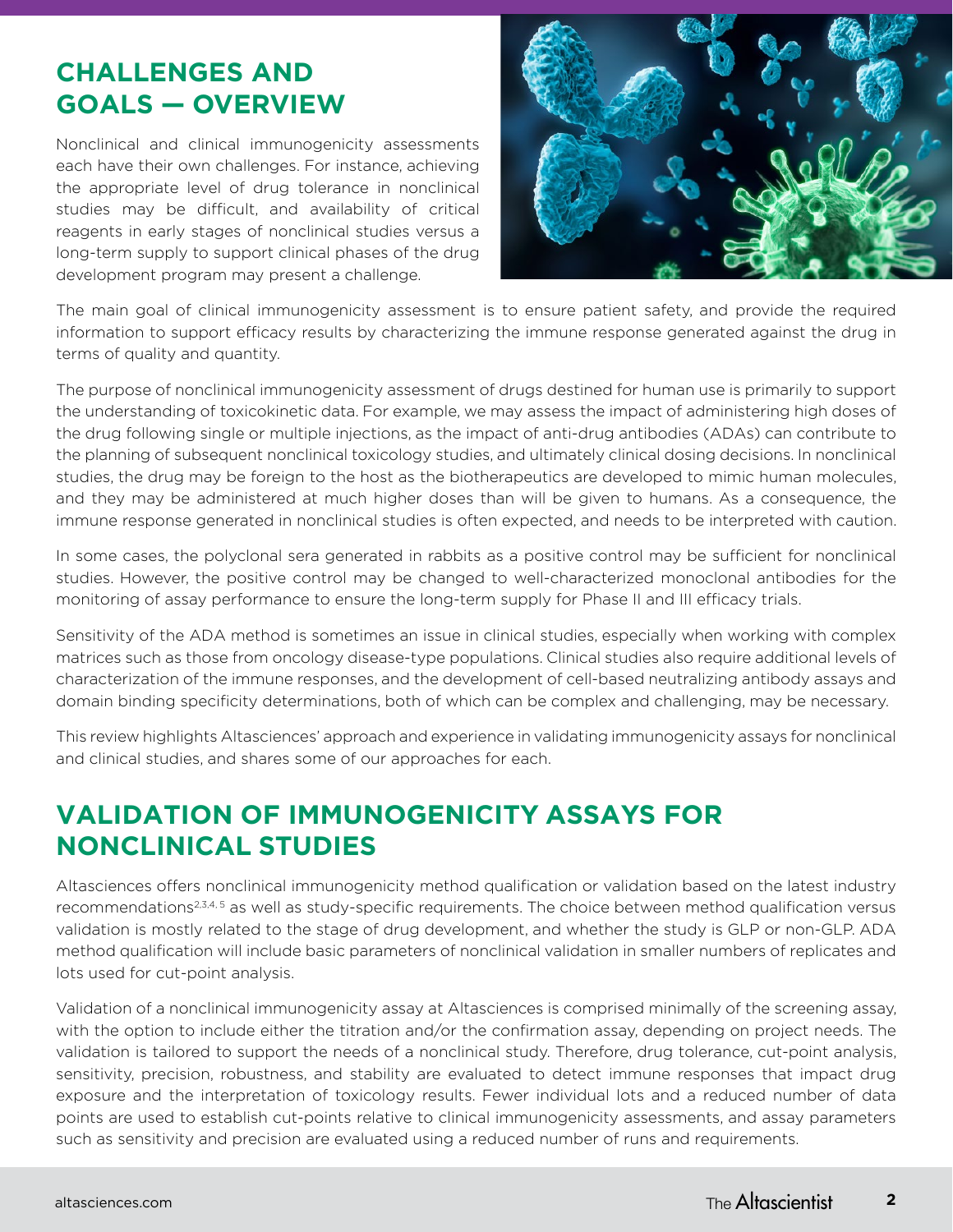## **Drug Tolerance**

One of the main challenges encountered in nonclinical bioanalytical immunogenicity assessment is the ability to ensure that the assay is designed to reach the appropriate level of drug tolerance. Drug tolerance of an assay may be defined as the ability of the assay to detect ADA in the presence of a defined concentration of drug. If the drug is present at higher concentration in the sample, it can hinder the detection of ADAs. As nonclinical immunogenicity assays are used to support toxicology studies, the concentration of drug in circulation is often still very high at ADA sample collection timepoints. Therefore, assay performance is critical to ensure that drug tolerance is achievable. Factors that may impact assay performance are the source of the positive control used and the design of the immunogenicity assay.

## **Positive Control**

The positive control used can be generated against a single epitope of the biotherapeutic drug (monoclonal antibody) or against the entire drug molecule (polyclonal), from animals immunized with the entire biotherapeutic protein. Since the main function of the positive control is to mimic the immune response that may be generated against the full biotherapeutic protein, polyclonal sera are considered to be more representative of the expected anti-drug antibody response observed in animals or humans. These consist of various affinities and binding sites, and are therefore recommended whenever possible. In contrast, a monoclonal antibody is usually of high affinity and specific to one epitope, which may not be as representative of the immune response to the full biotherapeutic protein.

Regardless of the source of the positive control, they are used to estimate the relative assay sensitivity and drug tolerance of an assay to the drug. Multiple strategies are available and have been used by Altasciences to mitigate the impact of the drug on ADA detection. Our laboratories have evaluated drug tolerance using several types of assay formats covering a variety of biotherapeutic drug molecules.

Table 1 represents results of drug tolerance obtained for various therapeutic entities and demonstrates that typically, in order to reach a higher drug tolerance level, more complex methods are required. For example, an indirect ELISA method has provided the lowest level of drug tolerance; however, the addition of sample pretreatment, such as acid dissociation, solid-phase extraction, and precipitation of the ADA:Drug complexes have resulted in drug tolerance levels up to 3500 µg/mL.

| <b>ASSAY TYPE</b>                                              | <b>DRUG TYPE</b>                                          | <b>DRUG TOLERANCE</b> |  |
|----------------------------------------------------------------|-----------------------------------------------------------|-----------------------|--|
| Indirect ELISA                                                 | Peptide                                                   | $2 \mu g/mL$          |  |
| <b>Indirect ELISA</b>                                          | Oligonucleotide                                           | $6 \mu g/mL$          |  |
| Indirect ELISA with<br>streptavidin magnetic beads             | $100 \mu g/mL$<br>PEGylated protein                       |                       |  |
| <b>Bridging ECLIA</b><br>with acid dissociation                | Human angiotensin-converting<br>$10 \mu g/mL$<br>enzyme 2 |                       |  |
| <b>Bridging ECLIA</b><br>with acid dissociation                | Humanized monoclonal IgG4<br>antibody                     | 1000 µg/mL            |  |
| Solid-phase extraction with acid<br>dissociation (SPEAD) ECLIA | Fc fusion protein                                         | $150 \mu g/mL$        |  |
| <b>SPEAD ECLIA</b>                                             | Humanized IgG4 monoclonal<br>2000 µg/mL<br>antibody       |                       |  |
| Acid pre-treatment<br>with a SPEAD ECLIA                       | Humanized IgG4 antibody<br>$2000 \mu g/mL$                |                       |  |
| Acid pre-treatment<br>with a SPEAD ECLIA                       | Humanized IgG4 monoclonal<br>antibody                     | 3500 µg/mL            |  |
| Precipitation and acid<br>dissociation ECLIA                   | Humanized IgG1 monoclonal<br>antibody                     | 750 µg/mL             |  |

#### **Table 1.**

ECLIA=electrochemiluminescence immunoassay; ELISA=enzyme-linked immunosorbent assay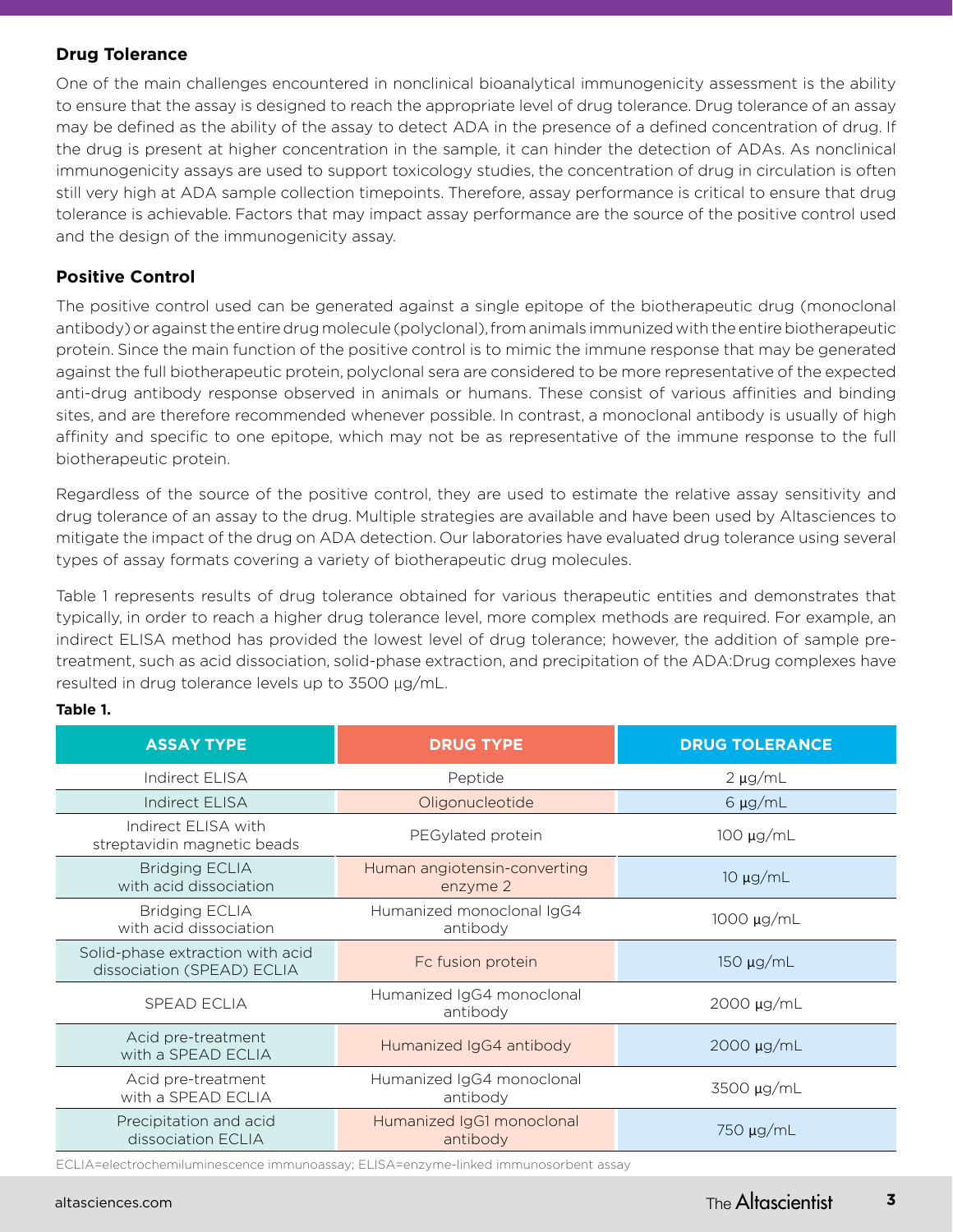Table 2 shows that the assay format can play a determining role in the achieved drug tolerance, and how it might be challenging to obtain the desired drug tolerance while working with a monoclonal anti-idiotypic antibody as a positive control. These are often of high affinity to the drug, resulting in multiple approaches being tested to achieve the appropriate drug tolerance for the study.

#### **Table 2.**

| <b>POSITIVE CONTROL</b>                                   | <b>DRUG TYPE</b>       | <b>ASSAY TYPE</b>                                        | <b>DRUG TOLERANCE</b> |
|-----------------------------------------------------------|------------------------|----------------------------------------------------------|-----------------------|
| Humanized IgG1<br>anti-Id-mouse<br>monoclonal<br>antibody | Monoclonal<br>antibody | <b>Bridging ECLIA</b>                                    | Not achieved          |
|                                                           |                        | Bridging ECLIA with acid dissociation                    | Not achieved          |
|                                                           |                        | Affinity capture elution (ACE) ECLIA                     | Not achieved          |
|                                                           |                        | High ionic strength dissociation (HISDA)<br><b>ECLIA</b> | Not achieved          |
|                                                           |                        | <b>SPEAD ECLIA</b>                                       | $10 \mu g/mL$         |
|                                                           |                        | Precipitation and acid dissociation ECLIA                | 750 µg/mL             |

In the example below, the initial acid dissociation pre-treatment was not sufficient to provide the appropriate level of drug tolerance and therefore more complex strategies were tested:

The **affinity capture elution (ACE)6 method** and **high ionic strength dissociation (HISDA)<sup>7</sup>** were tested, with no success. The ACE method is based on affinity capture of the ADA to the drug coated onto a solid-phase followed by removal of the excess free drug, release of the ADA through acid dissociation and transfer of the bound ADA, and subsequent detection using biotinylated drug. The HISDA method in this case uses MgCl<sup>1</sup> instead of acid to allow the dissociation of the ADA:Drug complexes.

The **solid-phase extraction with acid dissociation (SPEAD)<sup>8</sup>** was also tested, which consists of capturing the ADA via a biotinylated drug capture onto streptavidin plates to physically separate ADA and ADA:Drug complexes from the drug and the sample matrix. The acid dissociation step removes the ADA from the biotin-streptavidin complex, and detection is performed by simple direct electrochemiluminescence immunoassay (ECLIA). This method resulted in an improved drug tolerance level of 10 µg/mL. However, this level was much lower than the expected trough concentration of 400 µg/mL in the study samples.

Precipitating the ADA:Drug complexes from the free drug as a sample pre-treatment step, followed by an acidic treatment to dissociate the ADAs from the drug, was deemed successful in reaching the required drug tolerance (drug tolerance of 750 µg/mL obtained).

This case study successfully demonstrated how the use of monoclonal antibodies as surrogate positive control, combined with the longer half-life of many biotherapeutic drugs such as monoclonal antibodies, bi-specific antibodies, and antibody drug conjugates, can lead to challenging immunogenicity method development to achieve the appropriate drug tolerance levels to support toxicology studies. When there are high levels of circulating drug, one or multiple mitigation strategies are often required, and when the affinity of the positive control is very high (high affinity monoclonal anti-idiotypic antibody), it has to be considered in the method development strategy.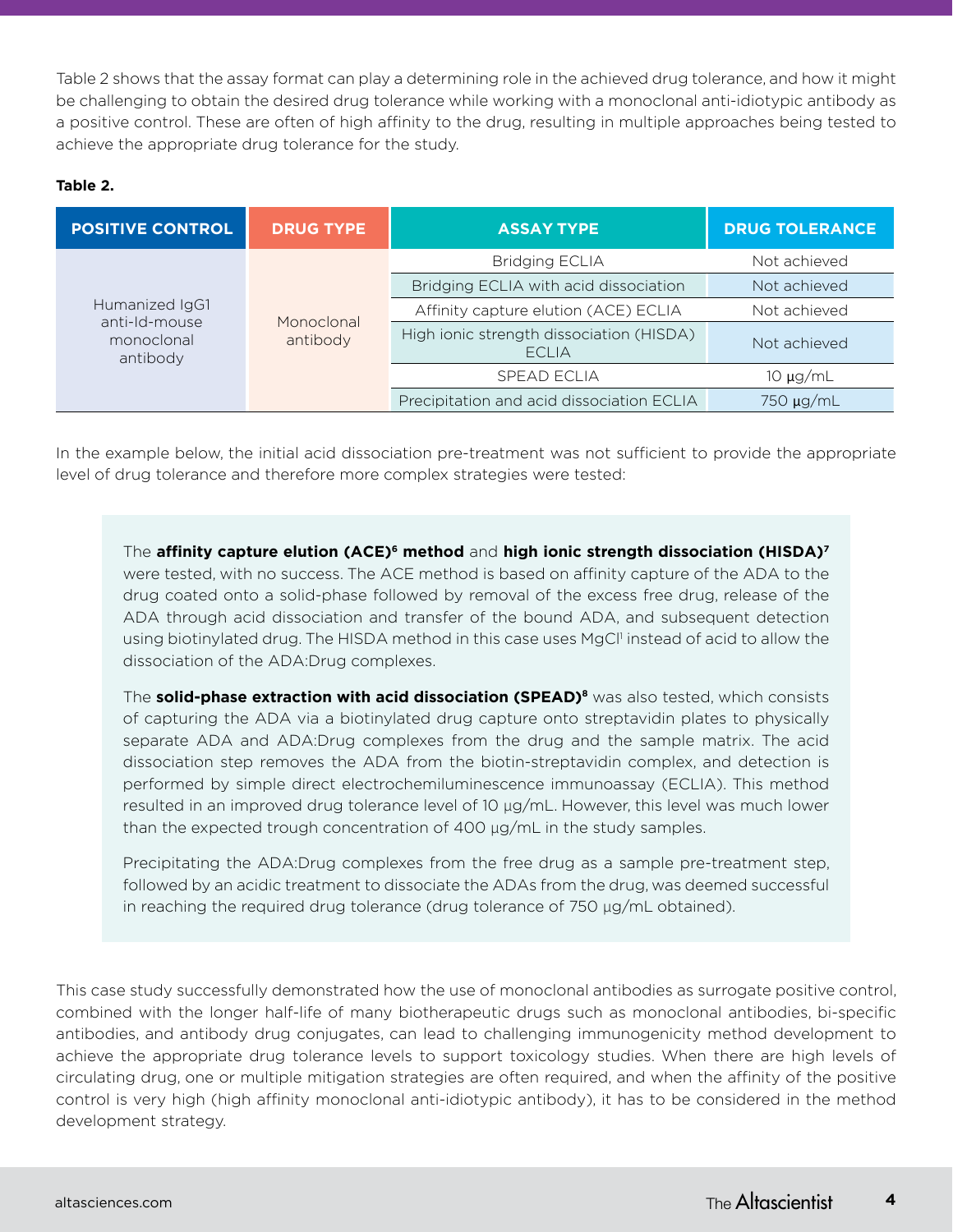#### **Planning for Nonclinical Immunogenicity Assessments**

Early discussion between the bioanalytical scientists and sponsors is crucial for identification of possible challenges that may be encountered in assay development. As nonclinical immunogenicity assays are required at the early stage of a drug development program, critical reagents are not always readily available — for example, the positive control requires several months to obtain and, to avoid delays, needs to be generated well before initiation of the immunogenicity assay development. In some cases, the use of commercially available positive control may be an option.

Nonclinical studies are usually limited in data that would help support immunogenicity assay development, and address specific questions such as the expected concentrations of drug to anticipate at the appropriate immunogenicity sample collection timepoints. The bioanalytical scientists proactively request these data as soon as the toxicokinetic (TK) analysis is complete, to ensure that the drug tolerance level validated is appropriate to support the study needs.

## **VALIDATION OF IMMUNOGENICITY ASSAYS FOR CLINICAL STUDIES**

Immunogenicity assays have to adapt as the drug development program progresses. Nonclinical assays may be qualified or validated with few requirements. However, immunogenicity assays used to support clinical studies need to be validated with well-defined, regulation-compliant requirements.

For instance, the requirement level of sensitivity for anti-drug antibody assays must be of 100 ng/mL as per the FDA's 2019 guidance on immunogenicity. Development effort must be invested to achieve these levels while dealing with different levels of interference.

The interference observed in immunogenicity assays, especially when disease-type populations are used, can present a significant challenge. Multiple factors can contribute to immunogenicity assay interference, such as:

- **•** the drug itself
- **•** rheumatoid factor (RF)
- **•** the presence of soluble target or receptor
- **•** an endogenous counterpart
- **•** co-administered drug
- **•** pre-existing antibodies
- **•** other proteins such as lipid or hemoglobin

Over the years, useful strategies have proven to be successful in mitigating interference challenges. Access and availability of disease-type matrices to support method validation can also be limited; and despite the effort to obtain such matrices, the question of whether they represent study samples may also arise due to medications, strict inclusion and exclusion criteria of the clinical study protocol, and other considerations.

In some cases, clinical immunogenicity assessments require the characterization of ADA domain specificity of biotherapeutic drugs that have multiple domains, such as bispecific antibodies, FC fusion proteins, antibodydrug conjugates, or PEGylated proteins. While optional, the characterization of the binding specificity may be a regulatory requirement when it is linked to the clinical safety risk assessment. Characterization of the antibody specificity can also be important to perform when pre-existing antibody reactivity is observed in naïve individuals. It is important to understand its source, and the extent of investigation required will depend on the stage of the drug development program. While for nonclinical studies such investigations are often not required because the biotherapeutic drug is foreign to the host, it is critical when supporting clinical immunogenicity assessment.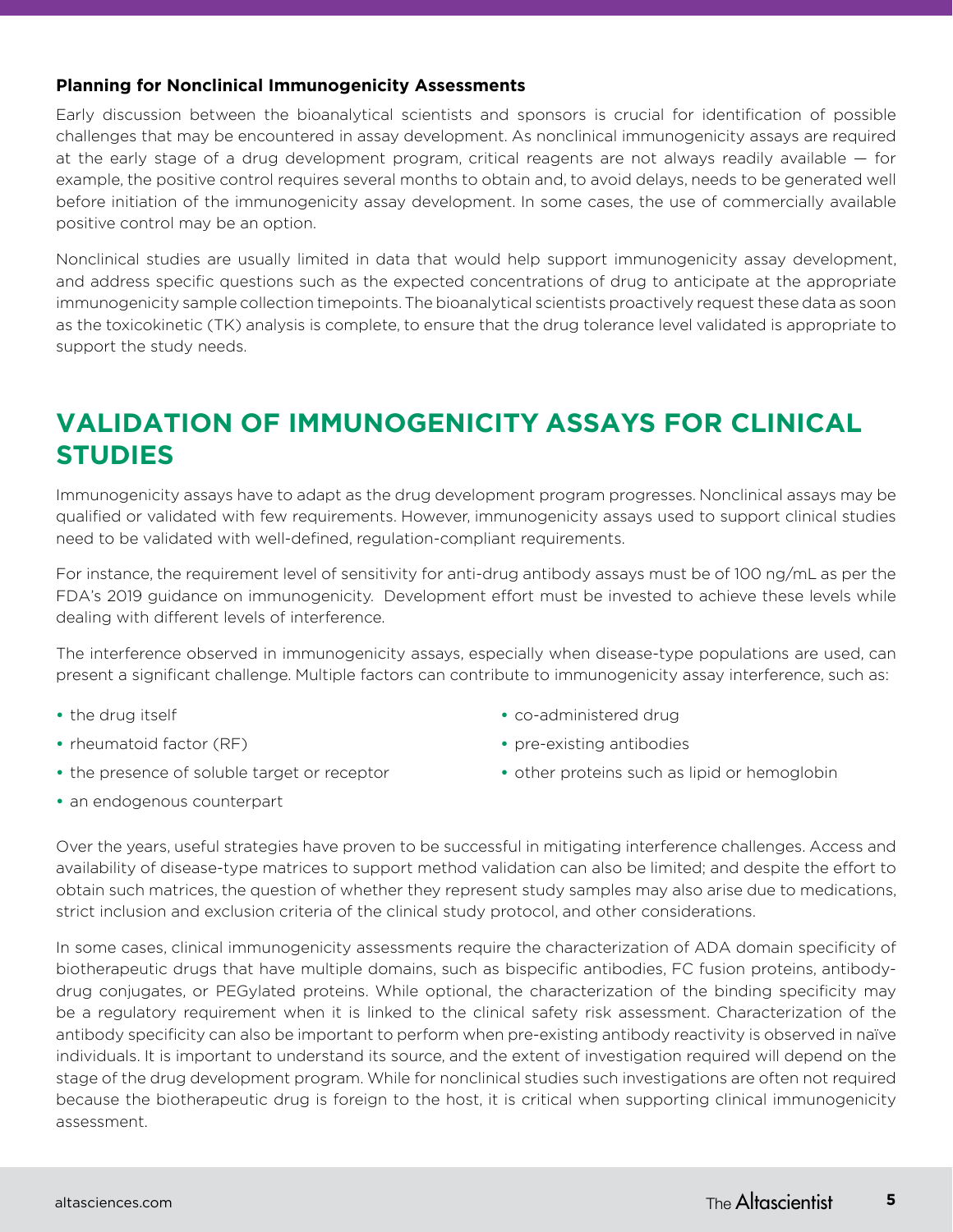#### **Managing Variability**

An immunogenicity assay was to be developed at Altasciences to support a clinical study for a phosphorothioate oligonucleotide drug that activates TLR9 through its un-methylated repeated CpG motifs. A high background signal was observed in many naïve human serum lots, which created a significant inter-lot variability that could have impacted the cut-point determination.

As part of our investigation, it was first important to determine whether this reactivity was due to non-antibody interfering components in the serum, or whether it was due to pre-existing antibodies, since a non-antibody interfering molecule could possibly be mitigated by assay optimization. We used magnetic beads coupled with protein A/G as a sample pre-treatment step to deplete the samples from all antibodies. Results demonstrated that the depletion completely inhibited the signal.

Following confirmation that the reactivity was mostly due to antibodies, we characterized the domain specificity of the antibodies and confirmed whether they were directed against the sequence only (without backbone modification) or to the phosphorothioate backbone itself (using a scramble sequence). Results demonstrated that most of the treatment naïve samples were reacting against the sequence itself, the full molecule, and the phosphorothioate backbone in a similar proportion. In contrast, the positive control that was raised against the full molecule showed a response against both the backbone and the sequence, and a higher response against the full molecule, which suggests a synergistic response when both the sequence and the backbone are combined.

Although oligonucleotides are typically non-immunogenic, this particular pre-existing reactivity is suspected to be directed against the repeated CpG motifs. The repeated CpG motifs are thought to be immunogenic in nature because they are a staple of bacterial DNA, which subjects would have previously mounted an immune response against due to exposure in daily life. Knowing the specificity of the pre-existing antibody response observed allows us to adopt the appropriate statistical model to determine the cut-point that takes this pre-existing reactivity into account when identifying post-dose, drug-induced immunogenicity.

#### **Critical Reagent Validation**

Critical reagents will directly impact assay performance, and as such have an important role in immunogenicity assays. Although critical reagent qualification is deemed important by regulatory agencies, the qualification requirements are not well described in the guidelines. Fortunately, industry recommendations can be found and are typically used<sup>9</sup>.

A change in critical reagent can be considered minor or major, depending on the type of critical reagent (e.g., drug product, positive control, labeled reagents, matrix, or coated plates) and the nature of the change.

Minor changes may include such modifications as a new lot of the drug product with the same formulation and protein concentration, new matrix lots with no contributing interfering factors, or

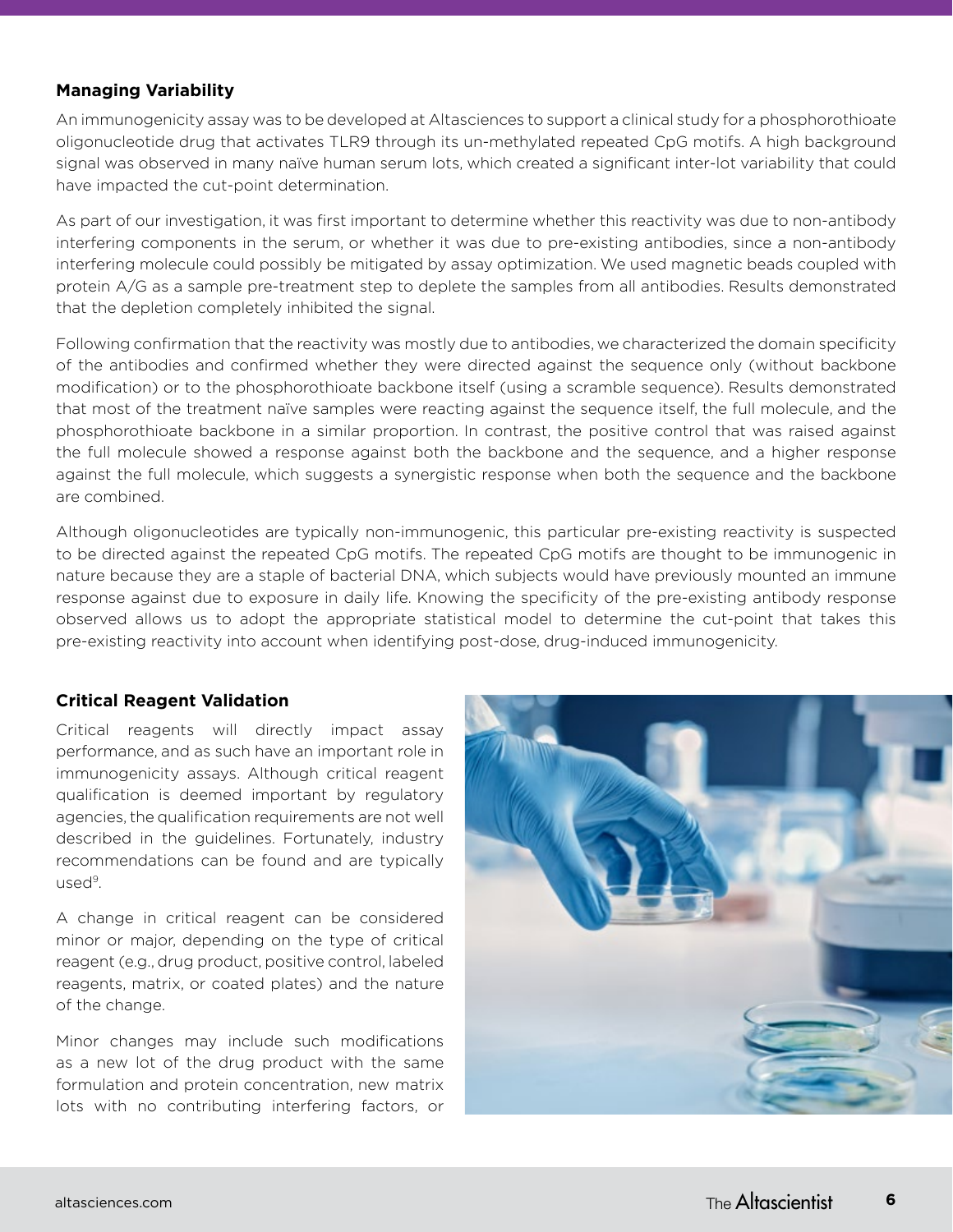new lots of labeled reagents with the same labeling ratio. Major changes can be due to a new drug product formulation, a new matrix lot with contributing interfering factors, or a new lot of positive control from a new bleed from the same animal. Major changes need to be addressed accordingly in order to avoid a significant impact on ongoing studies.

A new lot of critical reagent considered as a minor change can be qualified by assessing its performance through a precision run, and comparing the performance to the original lot. To address major changes, additional qualification assessments are required to ensure that the critical assay parameters, such as cut-points, drug tolerance, sensitivity, or selectivity, are not impacted. The strategy applied to qualify these critical reagents will need to be scientifically sound.

## **Critical Reagent Changes**

For clinical studies, it is often difficult to evaluate the complete duration of the study as subject enrolment time is variable. Thus, the selection and availability of critical reagents for clinical studies need to be confirmed ahead of time. For example, as the clinical drug development program moved from Phase I to Phase III for one of our sponsors, the lot of the drug used changed. The critical reagent used in validation was therefore different from the one to be used in Phase III. Differences were observed in the formulation as well as the protein content, and adding an additional level of qualification to the reagent before using it to support the study was justified.

In this example, the drug product was used for capture and confirmation in an indirect ELISA assay. Precision runs were performed with both drug products (head to head) in the screening and confirmatory assay on different days, by different analysts, following an appropriate balanced design. Results between the two drug products were compared statistically by evaluating the variances and the means.

As shown in Figure 1, there was a statistically significant difference between the variances of the negative controls (NC; 4 data points) used in the confirmatory assay between both drug lots (Drug lot A and B). As the variance was significantly different between the two drug products although the intra-precision is within acceptance criteria (< 20.0% CV), it was determined that the initially validated confirmatory cut-point was not suitable for the new drug product lot and it was necessary to re-validate the assay to establish new cut-points that reflect the actual material used.



This example highlights the importance of maintaining the same lots of critical reagents throughout the study whenever possible. We also must address the impact of changes on the current assay to ensure consistency in sample analysis, especially when the study is spread over several years.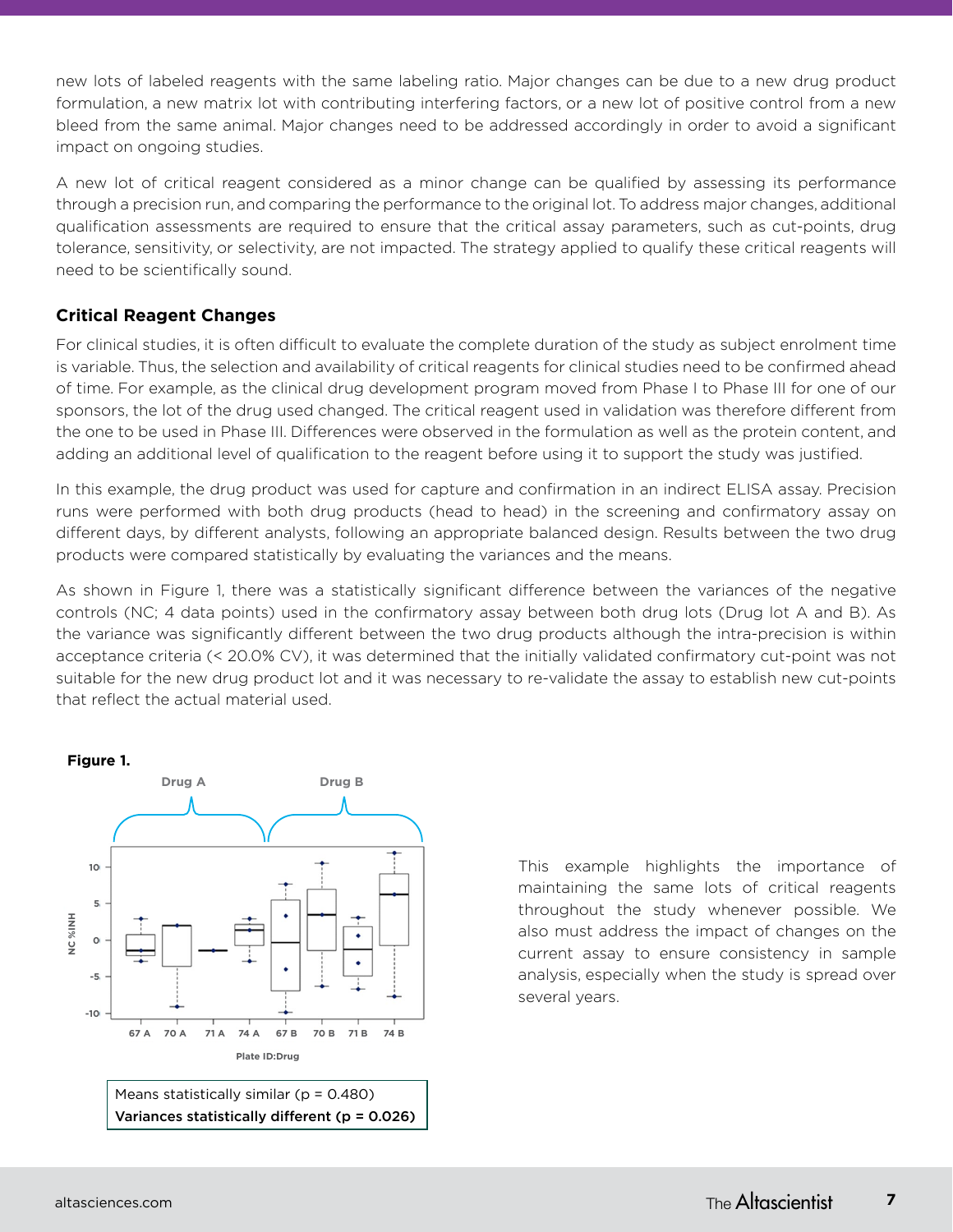## **Neutralizing Anti-Drug Antibodies (NAbs)**

During drug development, cell-based assays are used for multiple purposes, including the determination of NAbs. The detection of NAbs is part of the characterization of the immune response in patients treated with a biotherapeutic drug. In these cell-based assays, the ability of NAbs to inhibit the biological action of the biotherapeutic drug is monitored, including the modulation of a biological process in the target cell. Therefore, the presence of the drug in study samples may interfere in the assay response read-out, and result in a loss of sensitivity to detect the NAb.

During development of a neutralization assay, drug tolerance and sensitivity should be considered as important factors to address in parallel. The drug tolerance evaluation should be performed with an accurate drug concentration estimated at the time of sampling, based on available pharmacokinetic (PK) data. Usually, the use of acid dissociation or other mitigation strategies could improve the drug tolerance of the cell-based assay, but can reduce the sensitivity of the assay due to harsh acid conditions used in the procedure which may lead to denaturation of the NAbs.

This was observed in a cell-based NAb assay that was developed by Altasciences for a peptide drug. In this example, drug tolerance was significantly low, leading to the use of several mitigation strategies to remove the drug from the samples, which either led to a decrease in sensitivity, or was proven not to be effective. The final assay format for that NAb cell-based assay was defined by adjusting the minimum required dilution (MRD) to a level that maintained an acceptable sensitivity with a minimum impact on the cell-based assay from the peptide.

We performed PK analysis of the drug at the time of the NAb sampling to ensure that an appropriate estimate of the drug concentration was present in regards to the required sensitivity. This information was crucial since small variations of the drug level in the sample could lead to loss of sensitivity and result in false negative interpretation of the results.

Sometimes, it may not be possible to reach the regulatory sensitivity and the appropriate drug tolerance level for cell-based assays. In such a case, after evaluating the impact on the clinical study, a compromise may be needed between sensitivity and drug.

In the study case shown in Figure 3, the drug tolerance failed at Low Positive Control (LPC) in presence of 50 ng/mL of drug in matrix, whereas in presence of a lower drug concentration, established from PK data, the drug tolerance was reached at the LPC.